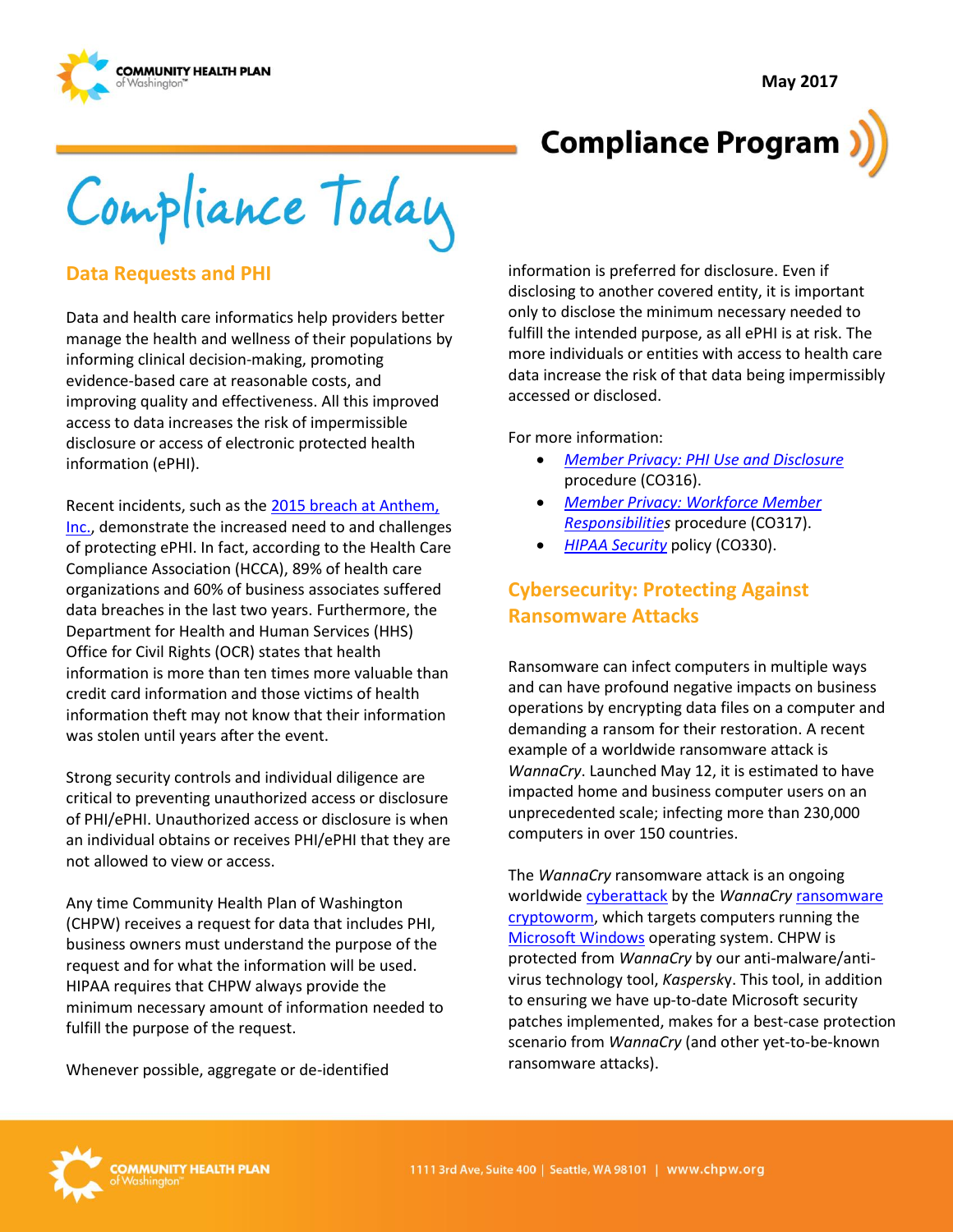



# **Compliance Program**

Compliance Today

In the spirit of strengthening and upholding the CHPW Cybersecurity Community, where every employee has a role, you can help us prevent email-based ransomware attacks. Ransomware can be delivered by email through attachments or links within an email (attachments in emails can include documents, zip files, executable applications, and malicious links) that link directly to a malicious website that the attacker uses to place malware on a system.

To help protect yourself and CHPW, practice the following precautions:

- Only open up emails from people you know and emails that you are expecting. The attacker can impersonate a sender or the computer belonging to someone you know and may be infected without his or her knowledge.
- Do not click on links in emails if you were not expecting them. The attacker could camouflage a malicious link to make it look like it is for your bank, for example.
- Keep your computer and antivirus tool up-todate - this adds another layer of defense that could stop the malware (this activity is done by the IS & T Department).

# **Delegated Vendor Oversight: Auditing, Monitoring, and Oversight of FDRs**

CHPW maintains a Delegated Vendor Oversight (DVO) Program to ensure CHPW meets its contractual and regulatory obligations. First tier, downstream, and related entities (FDR) may provide administrative or health care services for members on behalf of CHPW.

A **First Tier Entity** is any party that enters into a written arrangement with CHPW to provide

administrative services or healthcare services to our members. The term "subcontractors" is the equivalent of a first tier entity. A **Downstream Entity** is any party that enters into a written arrangement, below the level of the arrangement between CHPW and a first tier entity. The term **Related Entity** means any entity that is related to CHPW by common ownership or control and performs some of CHPW's management functions under contract or delegation.

Delegation occurs when CHPW has a contract with a vendor to provide administrative or health care services for members on CHPW's behalf, thereby granting the delegated vendor the authority to make decisions or perform an administrative function that CHPW would otherwise perform. Regardless of whether CHPW enters into an agreement with an independent contractor to perform a function, CHPW itself is ultimately responsible for the contractor's work. If the independent contractor does not meet its obligations, its places CHPW's contracts with the Centers for Medicare and Medicaid Services (CMS), the Washington State Health Care Authority (HCA), and others—as well as CHPW's standing with the Washington State Office of the Insurance Commissioner (OIC)—at risk.

The business owner (the CHPW workforce member who would otherwise be responsible for the function had it not been delegated) is responsible for evaluating the delegated vendor and completing the preassessment, as well as ongoing monitoring and auditing of those activities delegated (if applicable).

CHPW business owners are responsible for conducting routine auditing and monitoring activities to ensure the delegated vendors are and remain compliant, as well as

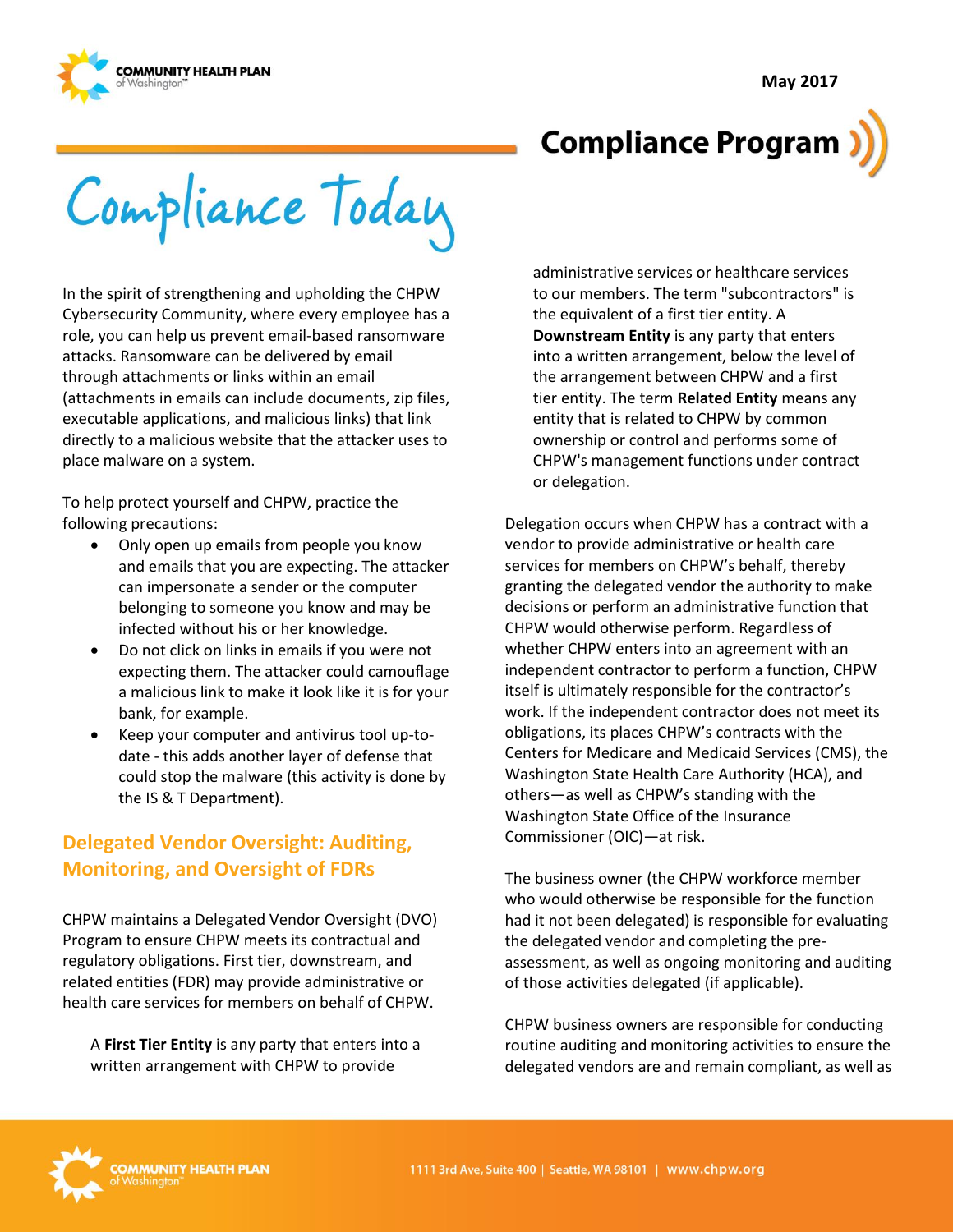



Compliance Today

ensuring they meet performance requirements and providing Compliance with monthly performance reports. Monitoring of delegated vendors for compliance with contractual requirements must include an evaluation to confirm that the delegates are applying appropriate oversight and monitoring of any downstream/subcontracted entities with which the delegated vendor contracts. When a delegated vendor performs its own audit, it is a best practice for the CHPW business owner to obtain a summary of the audit workplan and audit results that relate to the services the delegated vendor performs.

Delegated vendors that do not meet their contractual obligations with CHPW must provide the business owner with a corrective action plan (CAP) detailing how and when they will be compliant. The business owner must forward a copy of the CAP to the Delegated Vendor Oversight Program Manager.

For more information:

- *[Delegated Vendor Oversight](http://chpsp/PP/Compliance/Delegated%20Vendor%20Oversight%20Policy%20-%20CO321.pdf)* policy (CO321).
- *[Delegated Vendor Oversight Program](http://chpsp/PP/Compliance/Delegated%20Vendor%20Oversight%20Program%20Description%20-%20CO-PROG5.pdf)* description.
- [DVO Toolkit](http://chpsp/Comp/DVO%20Toolkit/Forms/AllItems.aspx) for business owners, on Compliance SharePoint site.
- Josh Martin, Delegated Vendor Oversight Program Manager, ext. 8805, [josh.martin@chpw.org.](mailto:josh.martin@chpw.org)

### **Getting to Know the Compliance Department: Wensy Robles**



Wensy is celebrating her  $10^{th}$  year at CHPW and serves as Compliance Specialist II. Wensy brings operational experience from Customer Service, Appeals and Grievances, and Provider Operations to the Compliance department.

Wensy is passionate about health care and CHPW because she gets such a great feeling knowing that someone is able to see a doctor, get their meds, or just get taken care of, and to know that she had something to do with it. She enjoys the opportunity to work for an organization that strives to deliver quality and accessible health care to the less fortunate community. Aside from what the mission stands far, the think Wensy loves best about CHPW are her co-workers. "I love coming to work knowing that the people I work with are amazing at what they do."

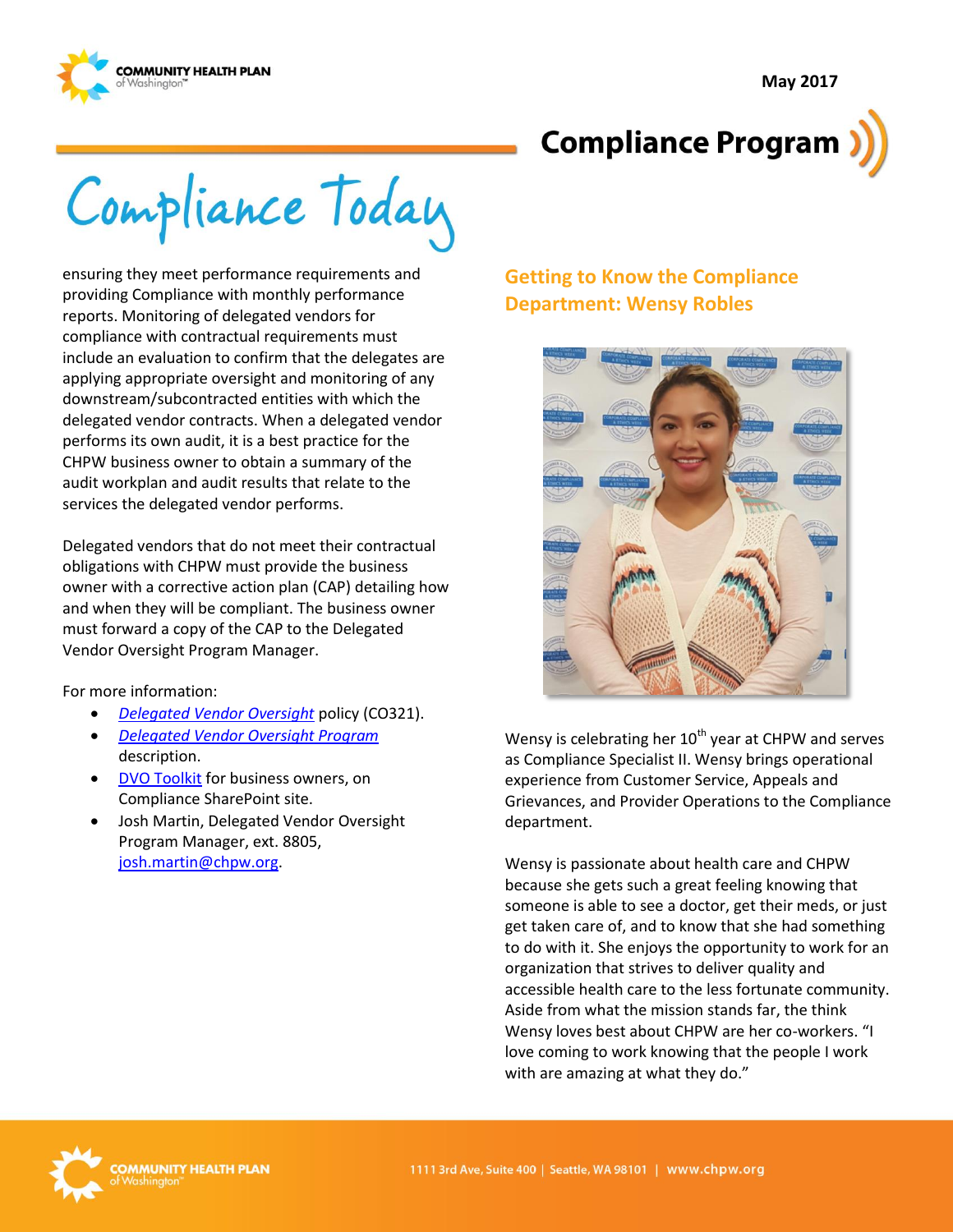



# **Compliance Program**

Compliance Today

Outside of work, Wensy enjoys swimming, getting lost in a good book, traveling, and spending time with her family (her husband, 2 daughters (6 and 4) and son (2)). Another of Wensy's passions is ceramic painting, although she does not get to do it as often as she would like.

Wensy and the Compliance team are located on the 9<sup>th</sup> floor. Come by and say hi!

# **Compliance Hotline (800) 826-6762**

**Effective Lines of Communication** is one of the Seven Elements of an Effective Compliance Program. In this element, CHPW must have a system in place to receive, record, respond to, and track compliance-related questions, reports of suspected or detected noncompliance, and potential fraud, waste, or abuse (FWA) from workforce members, plan members, and first tier, downstream, and related entities (FDR). Mechanisms for reporting must maintain confidentiality and allow anonymity if desired.

Each workforce member has a duty to report any potential compliance or ethics concerns, potential noncompliance, or FWA. CHPW provides access to a confidential **Compliance Hotline** for workforce members to report instances of suspected or detected non-compliance, potential FWA, and other compliance and ethics concerns. The Hotline is operated and available 24 hours a day, seven days a week at **(800) 826-6762**, by NAVEX (vendor)**.**

In order to ensure confidentiality and comfort in reporting, the Hotline vendor does not trace or record calls. If you choose to remain anonymous, no one will attempt to identify you. If you choose to identify yourself, CHPW will keep your identity confidential, to

the fullest extent possible or allowed by law.

When you make a report, the Compliance Hotline representative documents your concern(s) and comment(s). The Hotline vendor then forwards the report to the CHPW VP of Talent and Business Process Management for investigation and resolution. Investigation and resolution may involve other departments, including Compliance, Legal, or other CHPW management. You can request an update on the progress or outcome of the investigation by contacting the Compliance Hotline (even if reported confidentially; you will receive a tracking number).

CHPW prohibits retaliation for compliance-related questions or reports of potential non-compliance or potential FWA made in good faith. Making deliberately false or malicious reports is prohibited. If you feel you have been threatened or intimidated after making a report, or prior to making a report, notify the HR department or the Compliance Officer.

### **Reminders/Updates**

### **CMS 2017 Parts C & D Program Audit Protocols**

CMS announced the release of the final 2017 Medicare Parts C and D Program Audit Protocols. CHPW highly recommends all business owners with the responsibility of Medicare Advantage review these protocols, including the data and documentation requests, in preparation for future audits. As you are aware, CHPW will be expected to fully comply with the audit protocols and the associated data collection efforts during a CMS Program Audit.

To view the protocols, please use the following link: